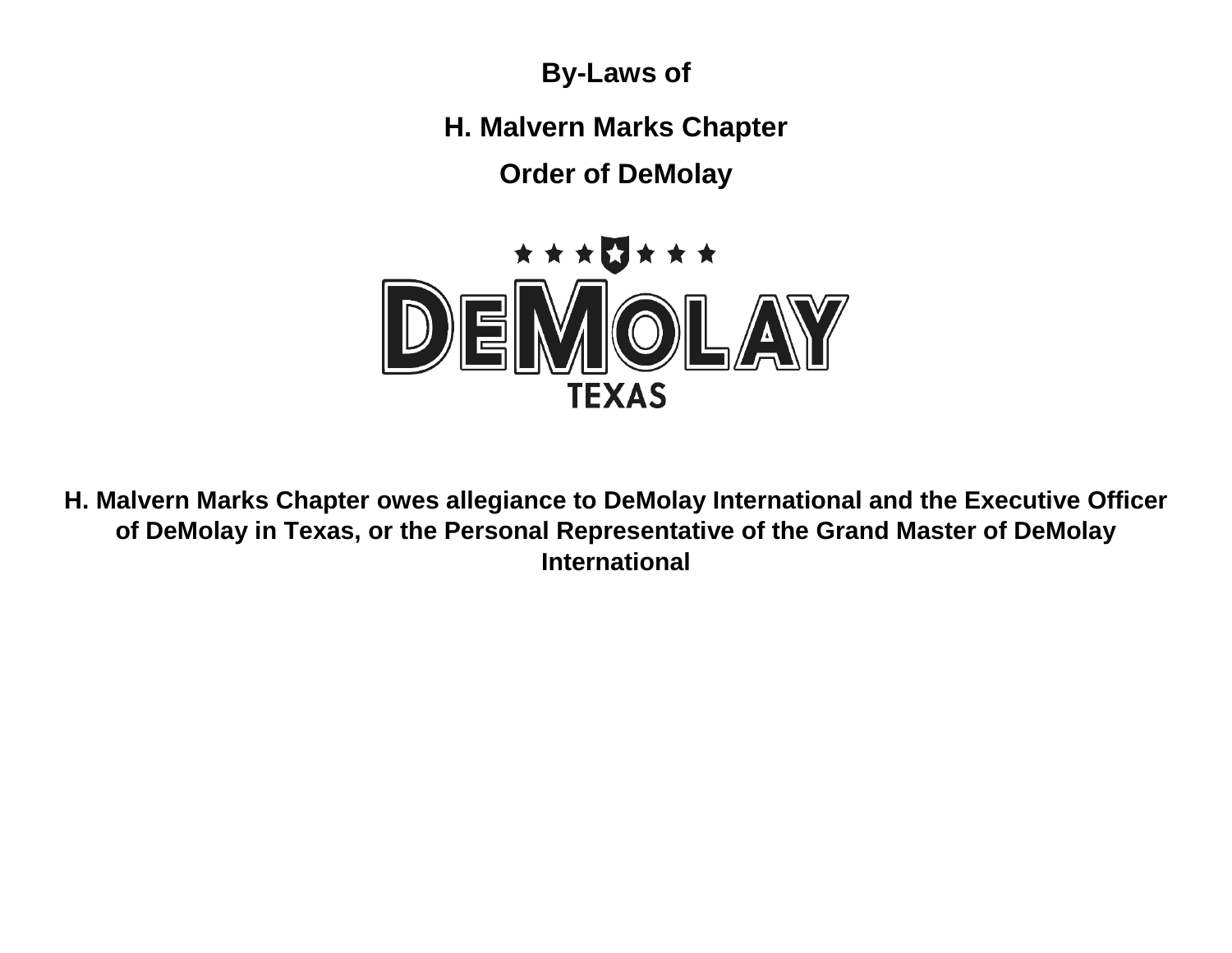### **BY-LAWS OF H. Malvern Marks Chapter Order of DeMolay**

#### **Name of Chapter.**

This Chapter, under Charter from DeMolay International known as H. Malvern Marks Chapter of the Order of DeMolay, shall be governed first by the By-laws and the Rules and Regulations of DeMolay International, and second, by the following by-laws:

### **ARTICLE 1**

### **Meetings.**

Section 1. The stated meetings of the Chapter shall be held at 7:30 pm on the 1<sup>st</sup> Thursday of each Month in the South Lodge Room on the 3<sup>rd</sup> Floor of the Fort Worth Masonic Temple, located at 1100 Henderson Street in the City of Fort Worth, Texas and the 3<sup>rd</sup> Thursday of each month at 8:00 p.m. in the same location

## **ARTICLE II**

### **Term of Office.**

Section 1. The Master Councilor, Senior Councilor and Junior Councilor of the Chapter shall be elected every six months; on the 2<sup>nd</sup> Stated Meeting in January and the 2<sup>nd</sup> Stated Meeting in June of every year.

## **ARTICLE III**

## **Fees.**

Section 1. The initiation fee for the degrees in this Chapter and Life Membership shall be \$100, and must accompany the application for membership.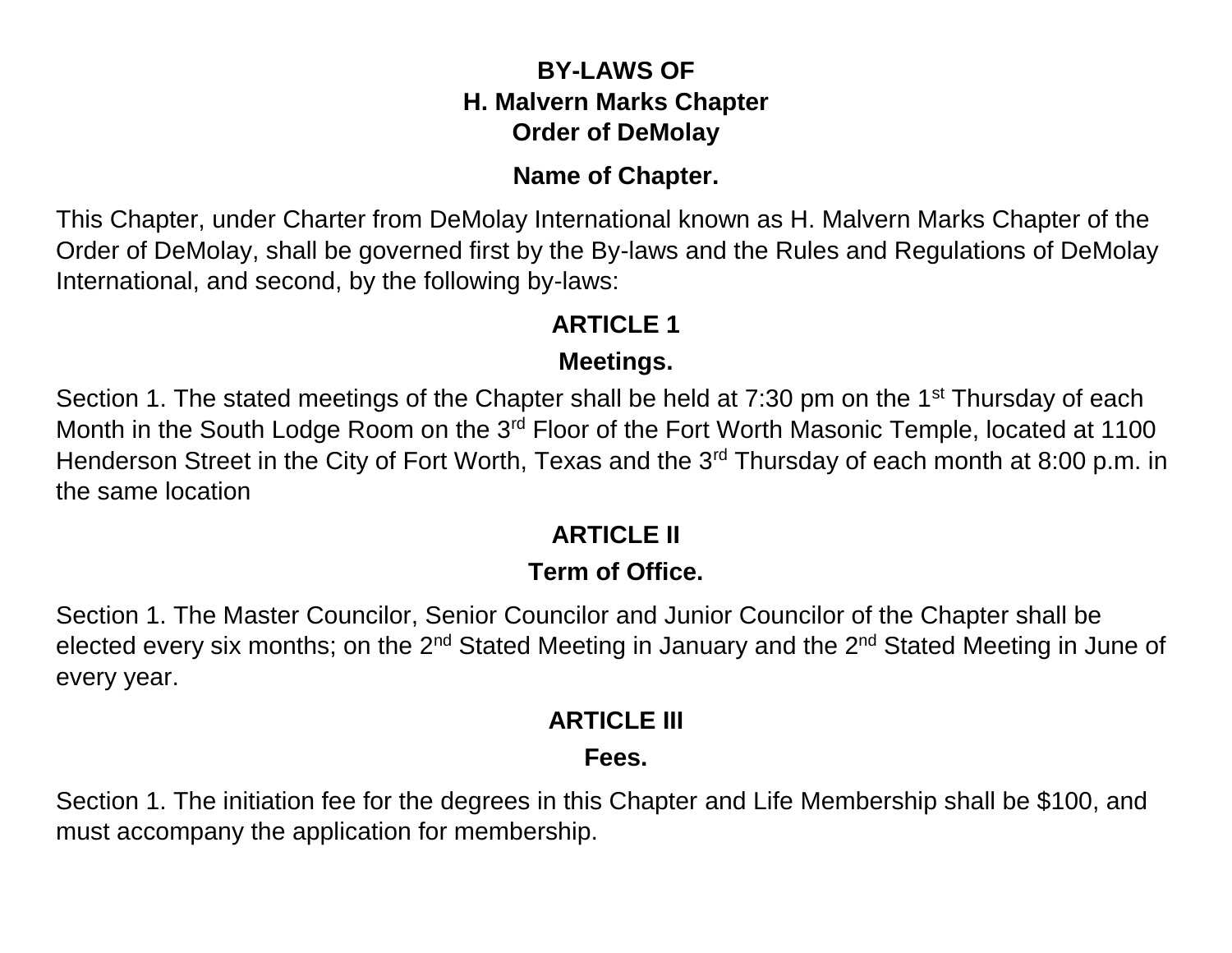## **Article IV**

#### **Qualifications for Office**

Section 1. Master Councilor shall have served at least one term as Senior or Junior Councilor and be a member in good standing of H. Malvern Marks Chapter, have completed all five lessons of the Leadership Correspondence Course and have completed the Representative DeMolay Award before being Installed in Office. The MC-Elect shall also pass proficiency in Sections of the Ritual as required by the Chapter Dad.

Section 2. Senior Councilor must be a Member in good standing of H. Malvern Marks Chapter and have permission to run from the Chapter Dad. He may be elected from the floor of the Chapter or may ascend from the Office of Junior Councilor. He must possess an Obligations Card and must have completed all five lessons of the Leadership Correspondence Course. He will be required to complete the Representative DeMolay Award before the end of his term.

Section 3. Junior Councilor must be a member in good standing of H. Malvern Marks Chapter and must have permission of the Chapter Dad. He must possess an Obligations Card. He must complete all five lessons of the Leadership Correspondence Course by the end of his term.

Section 4. Scribe shall be a Past Master Councilor of any Chapter of the Order of DeMolay and a member in good standing of H. Malvern Marks Chapter. He will be appointed by the Advisory Council and will serve at the pleasure of the Advisory Council.

Section 5. Treasurer shall be a Past Master Councilor of any Chapter of the Order of DeMolay and a member in good standing of H. Malvern Marks Chapter. He will be appointed by the Advisory Council and will serve at the pleasure of the Advisory Council.

Section 6. All other Officers of the Chapter shall be appointed by the Master Councilor-Elect with the guidance and approval of the Advisory Council.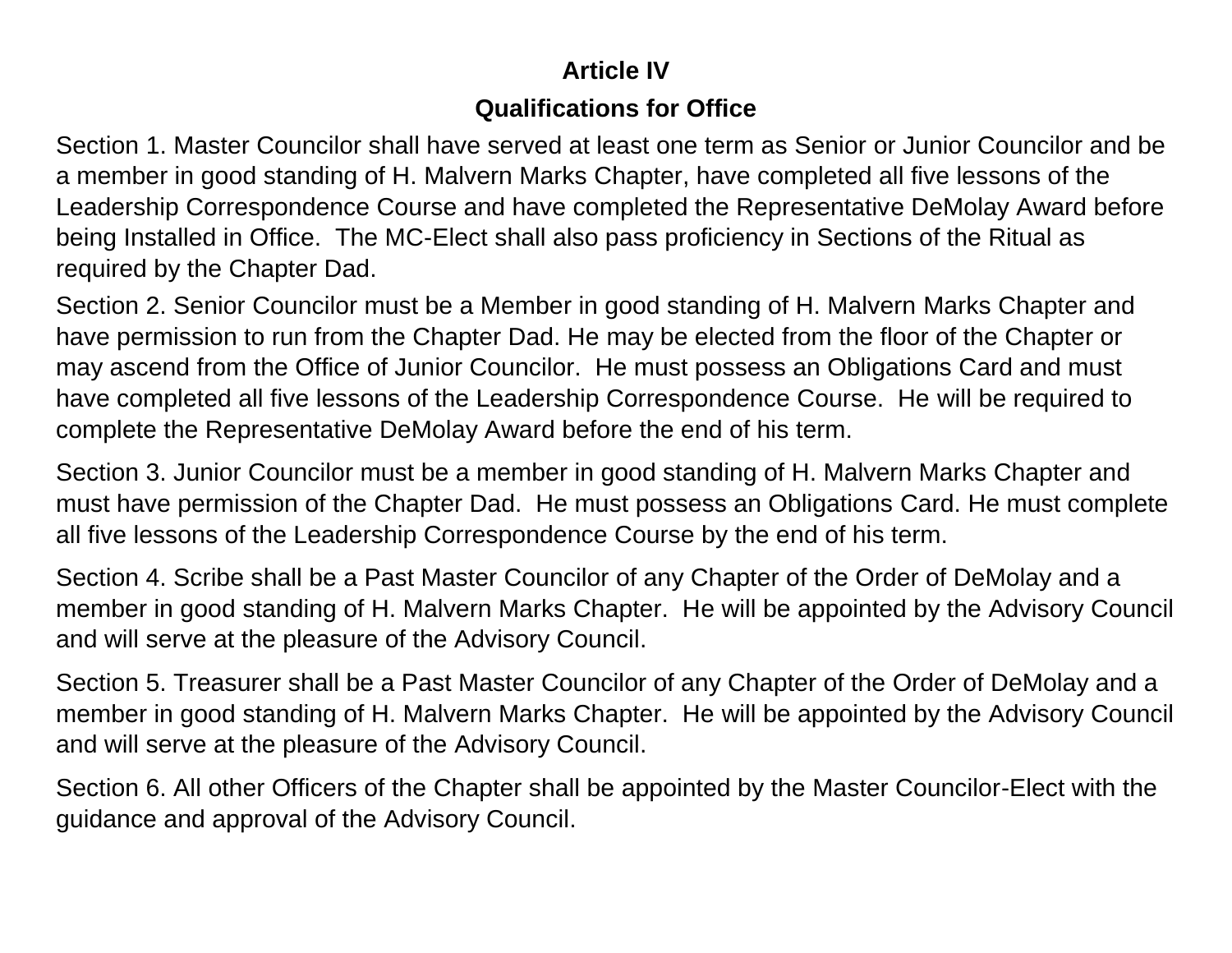Section 7. Chapter Sweetheart shall be elected by vote of all Active members of Marks DeMolay. Nominations for Sweetheart will be made at the 1<sup>st</sup> Stated Meeting October with Elections held at the 1<sup>st</sup> Stated Meeting in November. The Sweetheart will be Installed at the Annual Toys for Tots Dance on the first weekend of December.

# **Article V**

### **Committees**

Section1. Standing Committees of this Chapter shall consist of Membership, chaired by the Senior Councilor, Ritual, chaired by the Junior Councilor, Communications, chaired by the Scribe and Fundraising, chaired by the Treasurer. All committees to be created must be composed of one or more Active Members except the chairman and the Master Councilor. All committee members will be appointed by the Master Councilor and approved by the Advisory Council.

Section 2. When the Chapter has a Sweetheart, Duchess and/or Princess, a Sweetheart Committee will be instituted. The committee will be composed of at least one PMC of H. Malvern Marks Chapter and two Active Members of the Chapter. The Sweetheart Committee will also have a member of the Marks Advisory Council who will be titled Sweetheart Advisor as an ex-officio member.

## **Article VI**

### **Meetings**

Section 1. The Stated Meetings will be conducted in the following Order:

- 1. Roll Call
- 2. Reading of Minutes of previous Stated and Called Meetings
- 3. Communications
- 4. Petitions to be read for 1<sup>st</sup> time.
- 5. Petitions to be read for  $2<sup>nd</sup>$  time and balloted upon.
- 6. Committee Reports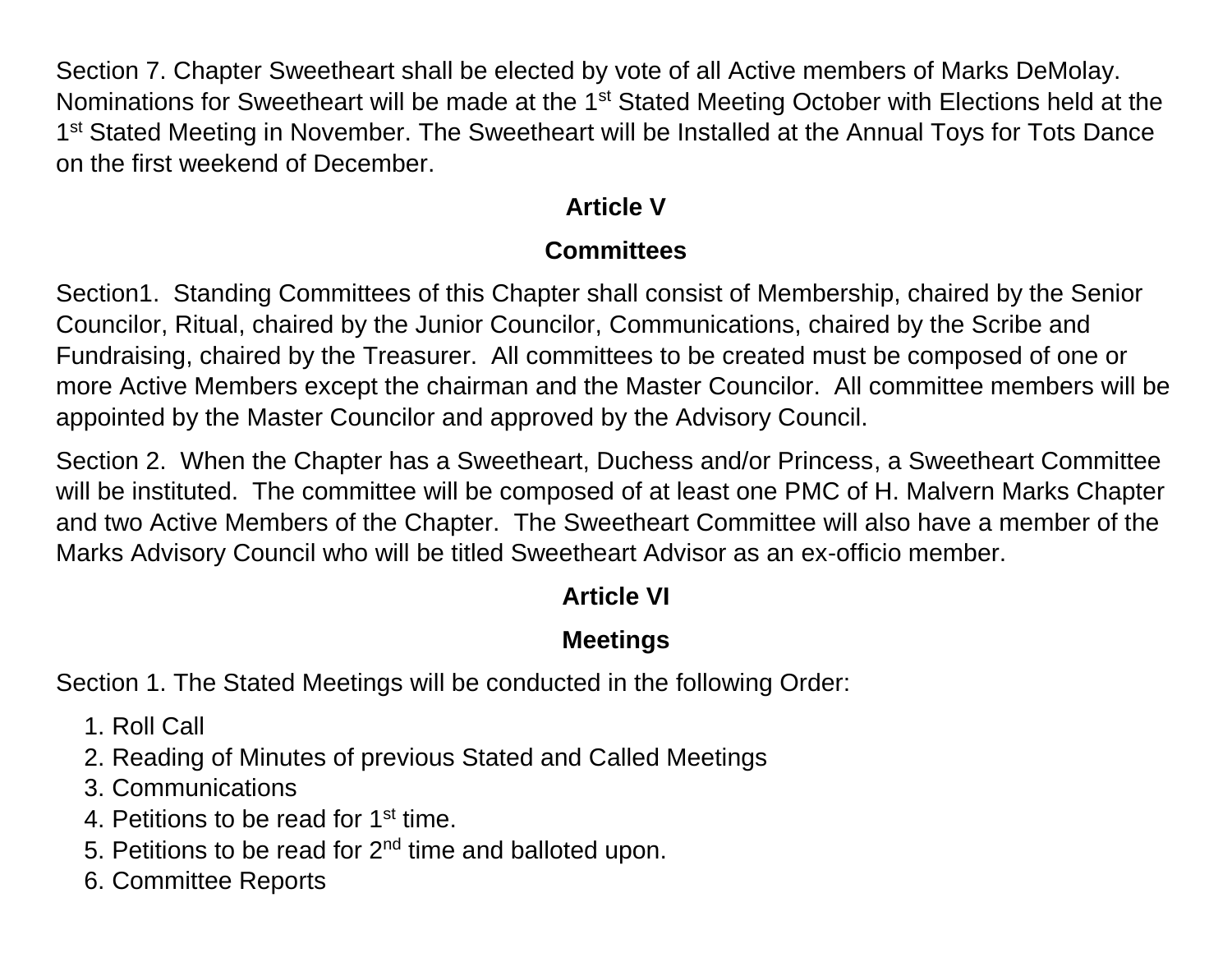- 7. Old Business
- 8. New Business
- 9. Sickness and Distress
- 10. Good of the Order

Remaining time to be used at the discretion of the Master Councilor.

Section 2. Dress Code. The Dress Code for Stated Meetings shall be Coat and Tie. Casual Meetings will be Business Casual, i.e. DeMolay Polo Shirt and Slacks. Short Pants are prohibited at all meetings.

## **CHANGES TO BYLAWS**

Section 1. Changes to these bylaws are required to be brought before the Chapter at a Stated Meeting and discussed at that meeting provided thirty days written notice has been given to the Membership of the Chapter via mail through the USPS or by email to the Membership, provided that the Membership acknowledges receipt of the proposed changes. The Changes will be discussed at one Stated Meeting, then will lay over until the next Stated Meeting when the Changes will be voted on with no discussion. If passed by a majority of the Voting Membership present, the changes will take effect upon acceptance by the Membership.

Section 2. These bylaws or portions thereof, may be suspended in the event of an emergency, deemed so by the Chairman or Chapter Dad at the time. i.e. Qualifications for office.

## **DISCIPLINE**

1. Violations of the following Rules and Regulations will result in discipline by the Chairman or the Chapter Dad. Depending on the severity of the infraction. Violations will be reported to the Chapter Advisor or the Chairman of the Council within twenty-four hours of the occurrence.

2. Discipline administered may consist of suspension from Chapter, District or State events or Expulsion from the Order of DeMolay. If warranted, the Council will meet in Executive Session to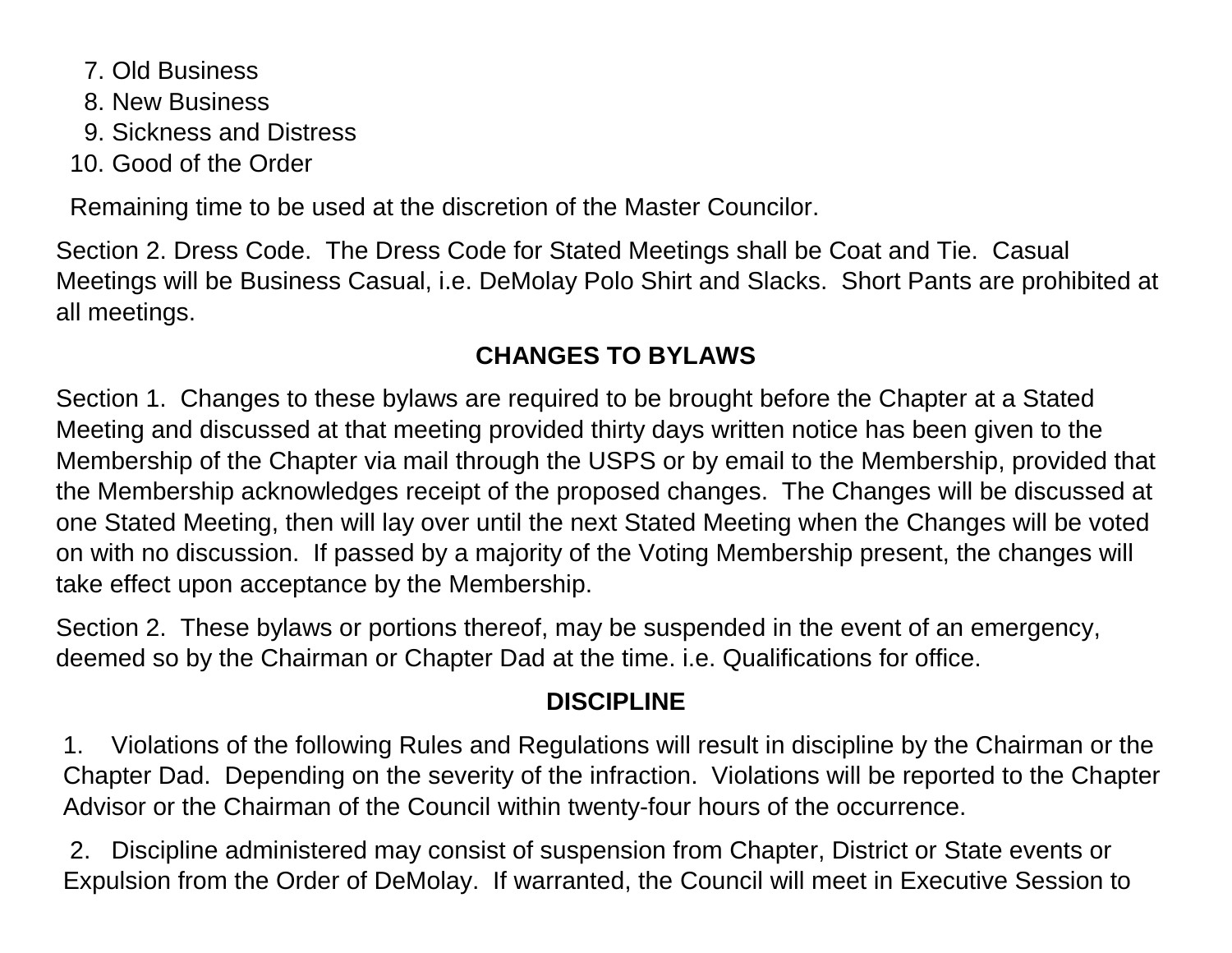discuss the violation. No decision will be made until after the Active meets with the Council. The Active must have one parent with him at the time of this meeting with the Council. Following the meeting with the Active, the Council will return to Executive Session to discuss the Disciplinary Action to be taken and vote upon the matter. The Active and the Executive Officer will be notified of the decision of the Council by Registered, Return Receipt Requested Mail.

3. The Council may suspend the Active for a maximum of sixty (60) days and the active will be considered not in good standing until the suspension is completed unless otherwise requested by the Active's Parent or Guardian or the Advisory Council.

4. In the event of an Elected Officer failing to meet his responsibilities, the procedure in the previous sections must be considered and a vote from the Past Master Councilor's Caucus will be taken to determine the fate of the elected officer. Such vote will require a simple majority on the decision for termination. The Past Master Councilor's Caucus will consist of all PMC's who are Active Members and the seated Master Councilor. The Caucus may be called upon for further decisions at the request of the Advisory Council.

#### **RULES & REGULATIONS.**

1. Active DeMolays will live their lives by the Obligations and Seven Cardinal Virtues of the Order of DeMolay: Filial Love, Reverence for Sacred Things, Courtesy, Comradeship, Fidelity, Cleanness and Patriotism.

2. Active DeMolays will uphold and obey the laws of their City, State and Nation.

3. An Active DeMolay who is arrested for a felony violating Laws of the City, State and Nation is immediately placed under suspension from participation in State and Local events and Chapter meetings, pending investigation of the incident by the Advisory Council. The Chairman or Chapter Dad will call a Special Meeting of the Council after the Investigation is completed and will meet in closed session before allowing the Active DeMolay to speak for himself. The Active DeMolay may be accompanied by a parent only at this Special Advisory Council Meeting. The Council will then